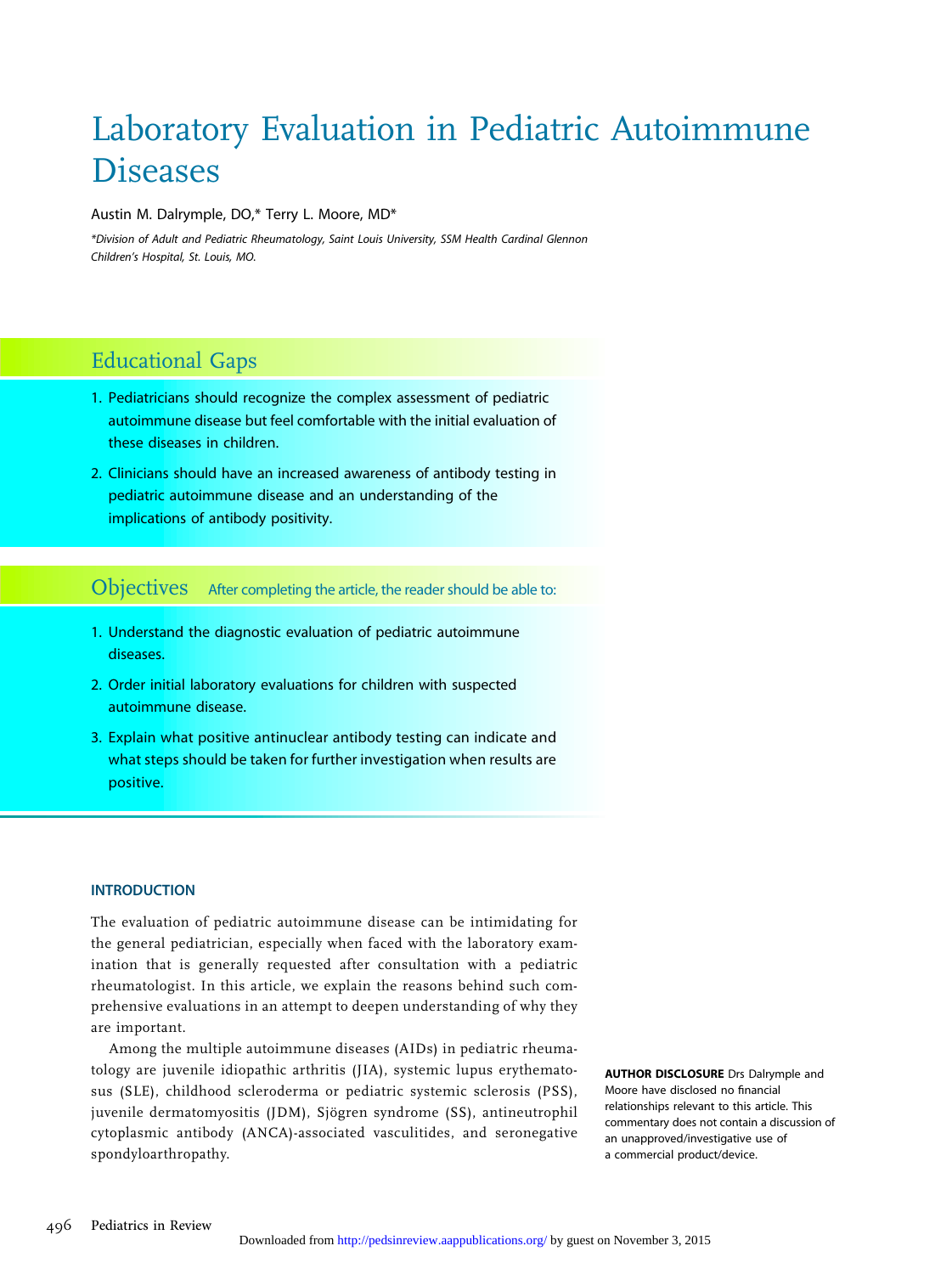#### GENERAL EVALUATION

The general evaluation of AID in the pediatric population begins with a complete blood cell count, urinalysis, comprehensive metabolic panel as well as measurement of the erythrocyte sedimentation rate (ESR), C-reactive protein (CRP), and muscle enzymes creatine phosphokinase (CPK), aldolase, and lactate dehydrogenase (LDH).

#### Complete Blood Cell Count

In children with AID, low hemoglobin and hematocrit values may be a sign of: 1) chronic anemia (anemia of chronic inflammatory disease) in the case of JIA, SLE, or any of the previously mentioned diseases; 2) acute anemia, which is most likely to occur in systemic-onset JIA; or 3) hemolytic anemia, especially in the case of SLE where Coombs test results would be expected to be positive for immunoglobulin (Ig)G and C3. The acute inflammatory cytokines, tumor necrosis factor-alpha and interleukin-1 (IL-1), cause delays in hemoglobin formation in the bone marrow, which may explain both the acute and chronic anemias found in JIA, SLE, and other AIDs.  $(I)(2)$ 

When leukocytosis occurs, it may be due to the inflammatory response in JIA, corticosteroid therapy, or infection. Leukopenia may be a result of anti-white blood cell antibodies seen in patients with SLE and SS, especially those who have antibodies to SS-A and SS-B. Thrombocytosis may be seen in systemic-onset JIA due to acute inflammation and as an acute-phase reactant. Furthermore, thrombocytopenia may be seen in patients with SLE and SS who have antiplatelet antibodies.  $(I)(2)$ 

#### Urine Testing

Urinalysis is an easy and effective method of screening for renal involvement in AID. Proteinuria can be an indicator of glomerular damage, likely associated with SLE or other AIDs. White and red blood cells on microscopy as well as red cell casts are also indicators of renal pathology seen in SLE. Renal tubular acidosis can be an initial sign of SS in childhood-onset disease. (3) Further evaluation based on urinalysis abnormalities consists of a 24-hour urine collection for creatinine clearance and total protein as well as calculation of the protein-to-creatinine ratio. (Spot urine collection for protein-to-creatinine ratios has also been shown to be useful and is much easier for patients.) Renal biopsies stained for hematoxylin and eosin (H&E) and immunofluorescence may be indicated, especially in evaluation of SLE and ANCA-associated vasculitides, to determine the underlying pathology and provide a guide for further medical therapy.

#### Inflammatory Markers

The normal ESR (by modified Westergren) in children should be less than 5 mm/hr. The normal CRP should be less than 0.3 mg/dL (28.6 nmol/L) (reported by some laboratories as 3 mg/L [28.6 nmol/L]). If the value is higher, some inflammatory component is present. Of course, neither test is specific to any disease process, but both are useful in initial evaluation and follow-up testing to monitor response to therapy, disease activity, or disease progression. Many laboratory reference ranges are too high for children. (4)

#### Comprehensive Metabolic Panel

As a general screen, increased creatinine  $(> 1.5 \text{ mg/dL})$ [132.6  $\mu$ mol/L]) may indicate renal damage due to SLE or medication toxicity. However, readings higher than 0.8 mg/dL (70.7  $\mu$ mol/L) in children should be monitored, especially if they rise. Increased aspartate aminotransferase and alanine aminotransferase may be due to hepatitis, which could be a primary disease, drug-related, or an adverse effect of therapy. These values may also be elevated due to muscle disease. The globulin concentration must also be monitored because elevation and reversal of the albumin/ globulin ratio may be a sign of early connective tissue disease (CTD). If the albumin/globulin ratio approaches  $I$  (should be approximately 1.5), an inflammatory process may be present.

#### Muscle Enzymes

Increased CPK, aldolase, and LDH values are indicators of myositis. All three must be evaluated in children because only one or two may be elevated, even with severe disease. Elevated values may be due to polymyositis, dermatomyositis, or an underlying CTD. LDH is a cytoplasmic enzyme that is nonspecific and can be seen in myositis, hepatitis, and red blood cell destruction. Further evaluation that includes neopterin and von Willebrand factor antigen may also be necessary. These are macrophage functions, but changes may indicate possible underlying myositis, and both may reflect immune system activation.

#### DEFINITIVE EVALUATION

The definitive evaluation of AID includes rheumatoid factor (RF), anticyclic citrullinated peptide antibodies (anti-CCP), and antinuclear antibodies (ANAs). If the ANA is positive, an ANA profile should be obtained. The ANA profile usually includes anti-Sm, anti-double-stranded DNA, anti-Scl-70, anti-RNP, anti-chromatin, anti-SS-A, and anti-SS-B antibodies. Furthermore, complement levels (C3, C4, and CH50), antiphospholipid antibodies (anticardiolipin antibodies, anti- $\beta$ 2 glycoprotein antibodies, and lupus anticoagulant)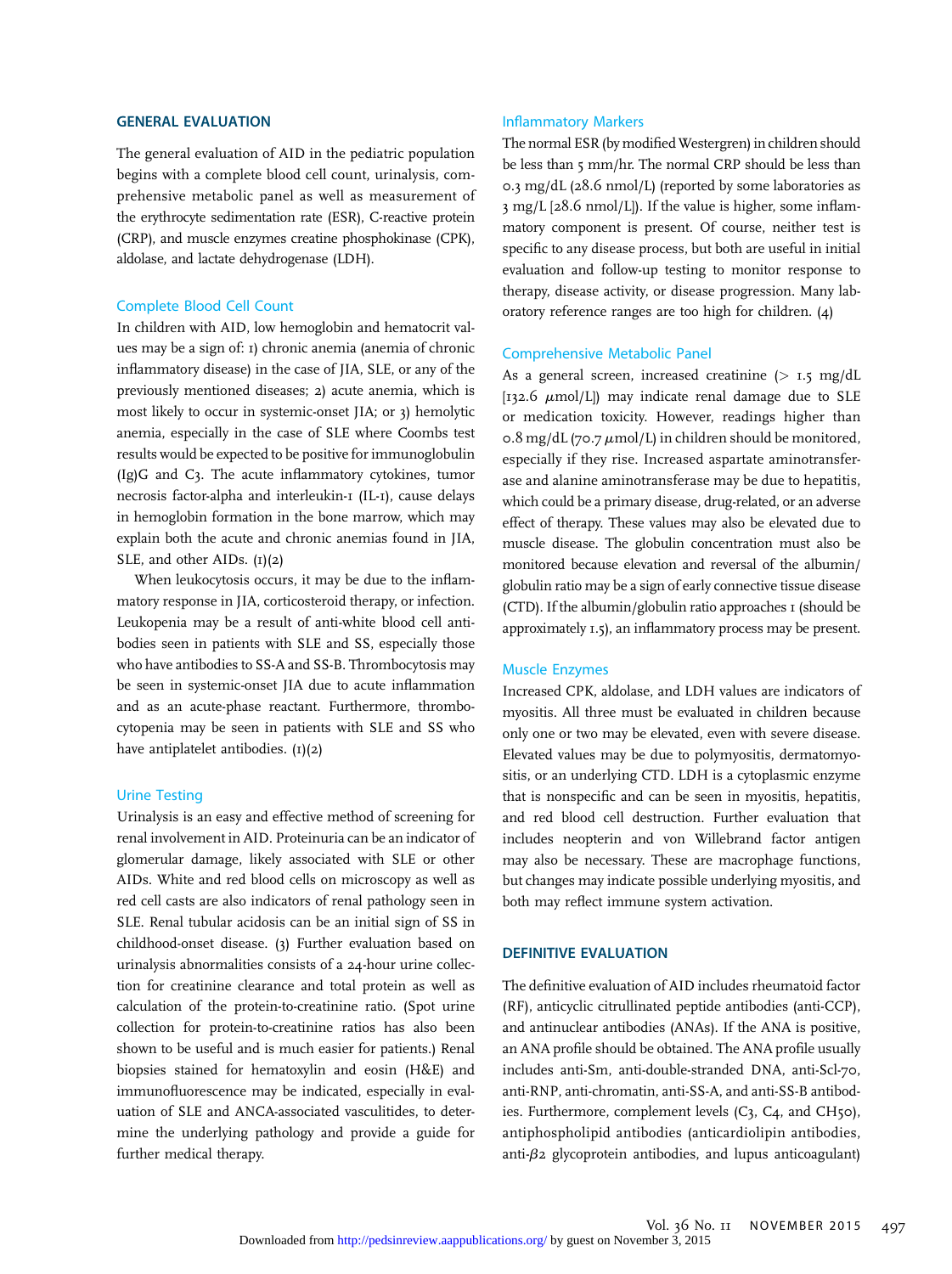as well as ANCA and genetic studies are key components of the comprehensive evaluation.

#### Rheumatoid Factor

RF is a nonspecific antibody response to an exogenous antigen, meaning that it is a nonspecific immune response to various antigens from outside the body (ie, microbes). The classic molecule described is the 19S IgM molecule, but RF is found in all the immunoglobulin classes (IgG, IgA, IgD, and IgE). Evaluation of RF may not be that helpful in many cases of JIA. RF assessed by enzyme-linked immunosorbent assay (ELISA) is positive in only 10% to 30% of those with JIA (mostly polyarticular disease), 80% to 90% of those with rheumatoid arthritis (RA), 20% to 30% of those with SLE, 25% to 35% of those with pediatric systemic sclerosis, 30% to 40% of those with mixed CTD (MCTD), 20% to 30% of those with polymyositis/dermatomyositis, and 70% to 80% of those with SS. RF can also be positive in viral infections such as those caused by Epstein-Barr virus (EBV), cytomegalovirus, parvovirus B-19, and hepatitis B and C as well as subacute bacterial endocarditis. RF can be identified in serum and in synovial, pericardial, and pleural fluid. Its presence in JIA and RA indicate more severe disease, while its presence in other CTDs simply indicates a diffuse immune response. (5)

#### Anticyclic Citrullinated Peptide Antibodies

Anti-CCP antibodies react with synthetic peptides containing the amino acid citrulline, the posttranslationally modified arginine residue. They are found in approximately 75% of adult patients with RA with high specificity. Present commercial testing is only for IgG antibodies. Anti-CCP antibodies are also found in a percentage of patients with JIA, in all onset types but particularly in the polyarticular subtype. Anti-CCP antibodies are associated with early erosive disease and more aggressive disease in JIA. They may be the first response of the innate immune system to an exogenous antigen. They are found in all immunoglobulin classes, with the presence of IgA, IgM, and IgG antibodies at disease onset being associated with more severe and aggressive disease in JIA. (5)

#### Antinuclear Antibodies

ANAs are a diverse collection of antibodies directed against numerous macromolecules that are normal constituents of the cell nucleus. The presence of ANA is a hallmark of CTD but is *not* diagnostic. Low-titer ANA  $(\leq$  1:320) can be found in approximately 15% to 20% of the healthy childhood population. Viral infections (eg, EBV, cytomegalovirus, and parvovirus) can cause a transiently positive ANA. Autoimmune

thyroiditis is also a frequent cause of a positive ANA. In the case of a positive ANA but a negative ANA profile, thyroid antibodies (anti-thyroglobulin and anti-thyroperoxidase) should be assessed. (6)

The significance of ANA is that its assessment can screen patients for CTD. Specific antibodies can define a specific CTD, give evidence of possible organ system involvement, or predict possible disease course. However, rising or falling titers are not associated with disease activity or response to therapy except in specific cases (anti-dsDNA and anti-RNP antibodies).

The most widely used technique for the detection of ANA is indirect immunofluorescence using human epithelial cells (Hep-2) as substrate. The standard test may enable early detection of antibodies that are present in abundance (ds & ss DNA, histones, Sm, RNP, Scl-70, SS-B). However, those present in lower concentrations (SS-A) or cytoplasmic antigens (ribosomal P, antisynthetase) may require specific ELISAs or special substrates. Of note, some laboratories offer an "ANA screen," which is a direct method but provides only qualitative results.

If the ANA is positive by Hep-2 cell substrate or there is high suspicion for AID, the ANA profile should be ordered, which yields more definitive information. Most ANA profiles contain antibodies to dsDNA, SSA, SSB, Sm, RNP, and chromatin. Not all profiles include antibodies to Scl-70, histone, Jo-1, RNA polymerase III, centromere, and other less frequent antibodies.

In addition to a titer, the pattern of the ANA seen on immunofluorescence (under microscopy) is also reported. Table 1 shows the pattern associations with antibodies. Table 2 reviews the association of specific antibodies with various AIDs.

#### Autoantibodies in SLE

More than 99% of patients with SLE have a positive ANA, and 75% of patients are anti-dsDNA antibody-positive at some time in the course of their disease. This autoantibody correlates with renal disease, central nervous system disease, vasculitis, and low complement levels and is an indicator of active disease. It correlates with the homogenous and rim patterns of ANA. It is evaluated by ELISA or Crithidia luciliae immunofluorescence. The Crithidia method is specific for the dsDNA antibody. High titers are very specific for SLE and can correlate with disease activity. The Farr and ELISA methods are more sensitive but can give positive results for ssDNA. The ELISA can produce false-positive results for crossreactive antibodies, such as hepatitis B and C, and certain drug-induced syndromes.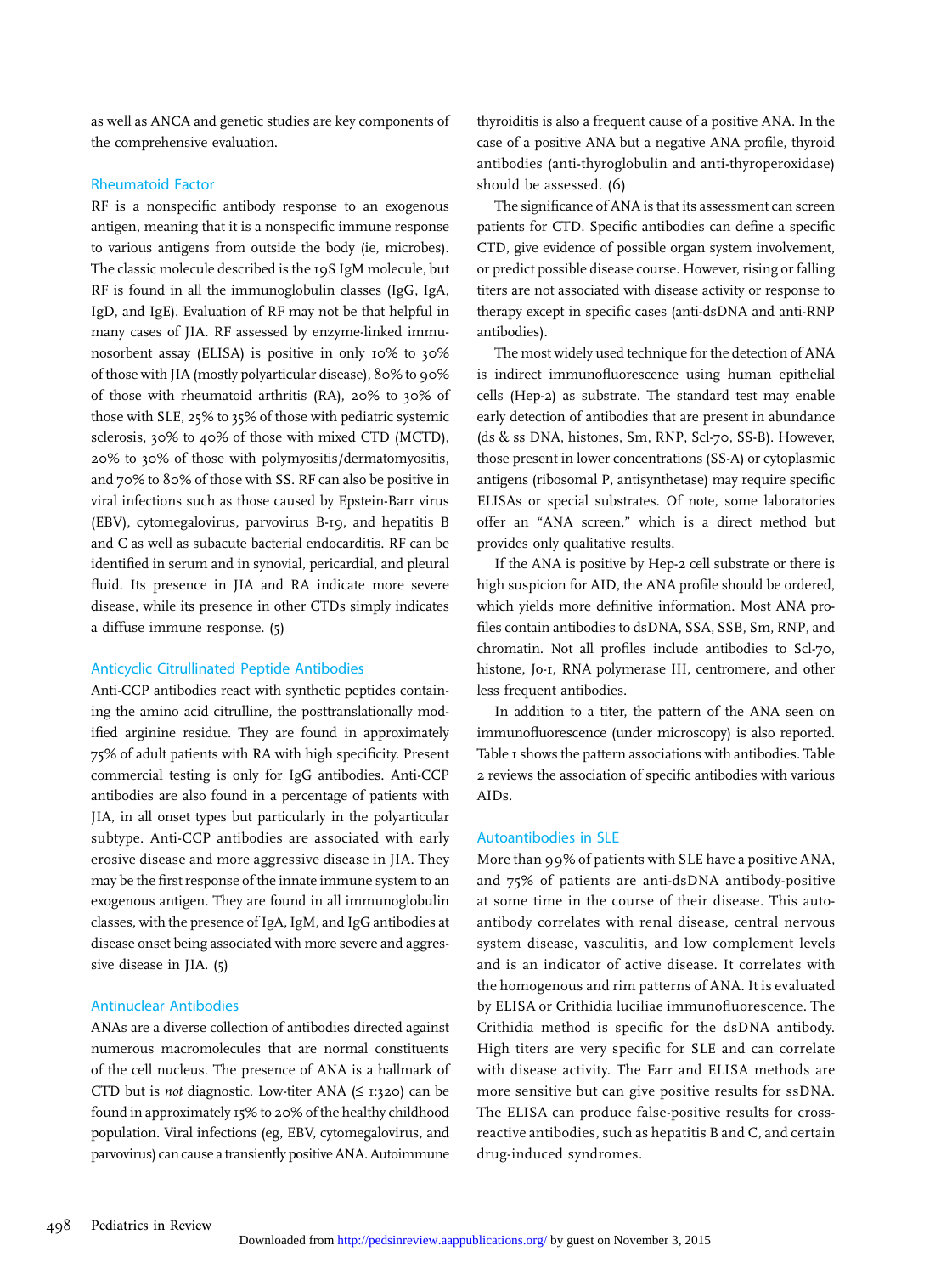# TABLE 1. Antinuclear Antibody (ANA) Pattern-Antibody Associations

| <b>ANA PATTERN</b> | <b>ASSOCIATED ANTIBODIES</b>                       |
|--------------------|----------------------------------------------------|
| Homogenous         | dsDNA, chromatin, histone                          |
| Speckled           | Sm, U1RNP, SSA, SSB, Scl-70,<br>RNA polymerase III |
| Discrete Speckled  | Centromere                                         |
| Rim                | dsDNA, laminin                                     |
| Cytoplasmic        | ribosomal P                                        |
| Nucleolar          | Scl-70, RNA polymerase III, PM-Scl                 |

Seventy-five percent of patients with SLE are also antichromatin (anti-nucleosome) antibody-positive. Performed by ELISA, this antibody correlates with the diagnosis of nephritis along with dsDNA. This can also be positive in drug-induced syndromes and correlates with the homogenous pattern of ANA.

Anti-histone antibodies are performed by ELISA, and 95% of patients with a drug-induced syndrome have a positive anti-histone antibody. Common causative drugs are blood pressure medications, oral contraceptives with high estrogen content, and propylthiouracil. Anti-histone antibodies correlate with the homogenous pattern of ANA.

Approximately 30% to 40% of patients have a positive anti-Sm antibody. This autoantibody tends to correlate with pleural and pericardial disease. It is associated with a speckled ANA pattern.

Anti-U1RNP is positive in 30% to 40% of patients with SLE. This correlates with more mild disease, Raynaud phenomenon, and restrictive lung disease. It is associated with a coarse speckled ANA pattern.

Anti-SSA (Ro) antibody occurs in 30% to 60% of patients with SLE. It correlates with subacute cutaneous lupus,

# TABLE 2. Specificity of Antinuclear Antibodies

| <b>DISEASE</b>                     | <b>SPECIFIC ANTIBODIES</b>                                       |
|------------------------------------|------------------------------------------------------------------|
|                                    | Systemic Lupus Erythematosus anti-dsDNA, Sm, RNP, SSA, SSB       |
| Mixed Connective Tissue<br>Disease | anti-RNP                                                         |
| Scleroderma                        | anti-centromere, topoisomerase I<br>(Scl-70), RNA polymerase III |
| Polymyositis                       | anti-Jo-1, PM-Scl, PL-7, PL-12, Mi-2                             |
| Sjögren Syndrome                   | anti-SSA, SSB                                                    |

neonatal lupus, sicca (dry eyes or mouth) complaints, and C2 and C4 deficiencies. It is associated with a fine speckled ANA pattern. (This antibody can be negative with some ANA substrates.)

Anti-SSB (La) antibody occurs in 20% to 30% of lupus patients and correlates with neonatal lupus. Like SSA, it is associated with a fine speckled ANA pattern.

Anti-ribosomal P is positive in only 10% to 20% of patients with SLE. This autoantibody correlates with central nervous system vasculitis (cerebritis) with psychosis. It occurs with a dense cytoplasmic ANA pattern. (7)

#### Autoantibodies in Mixed Connective Tissue Disease

More than 99% of patients with MCTD have a positive ANA. Anti-U1RNP is also positive in more than 99% of these patients. This correlates with Raynaud phenomenon, myositis, and restrictive lung disease and is associated with a coarse speckled ANA pattern. (7)

#### Autoantibodies in Sjögren Syndrome

More than 90% of patients with SS are ANA-positive. Anti-SSA antibody is positive in 90% of patients with primary SS. It correlates with vasculitis, leukopenia, thrombocytopenia, positive RF, and increased IgG values. Anti-SSB antibody is positive in 75% of patients with primary SS. Anti-SSA/B antibody positivity is associated with increased risk of lymphoma, and immunoglobulin levels should be evaluated annually. (7)

## Autoantibodies in Juvenile Dermatomyositis or Polymyositis

Antisynthetase autoantibodies are most frequently detected in polymyositis or juvenile dermatomyositis (JDM). Anti-Jo-1 is the most frequently found antibody in JDM. The synthetases are a distinct group of enzymes that catalyze the binding of specific amino acids to their cognate transfer RNA. Among patients who experience myositis and interstitial pneumonitis, up to 95% have positive anti-PL-12, KS, or OJ antibodies. In patients who experience arthritis, fever, Raynaud phenomenon, mechanic's hands, Gottron papules/ rash, and heliotrope rash, the anti-PL-7 and especially the anti-Jo-1 antibodies are most likely positive. (8)

Anti-TIF1 antibody (anti-p155/140) is positive in up to 40% of children with JDM, generally those with more cutaneous involvement. The p155 target is a transcriptional intermediary factor, a nuclear protein involved in cellular differentiation. This antibody is associated with an increased risk of malignancy.  $(8)(9)$ 

Anti-NXP2 antibody, anti-p140 (also known as anti-MJ), has been associated with JDM in patients who experience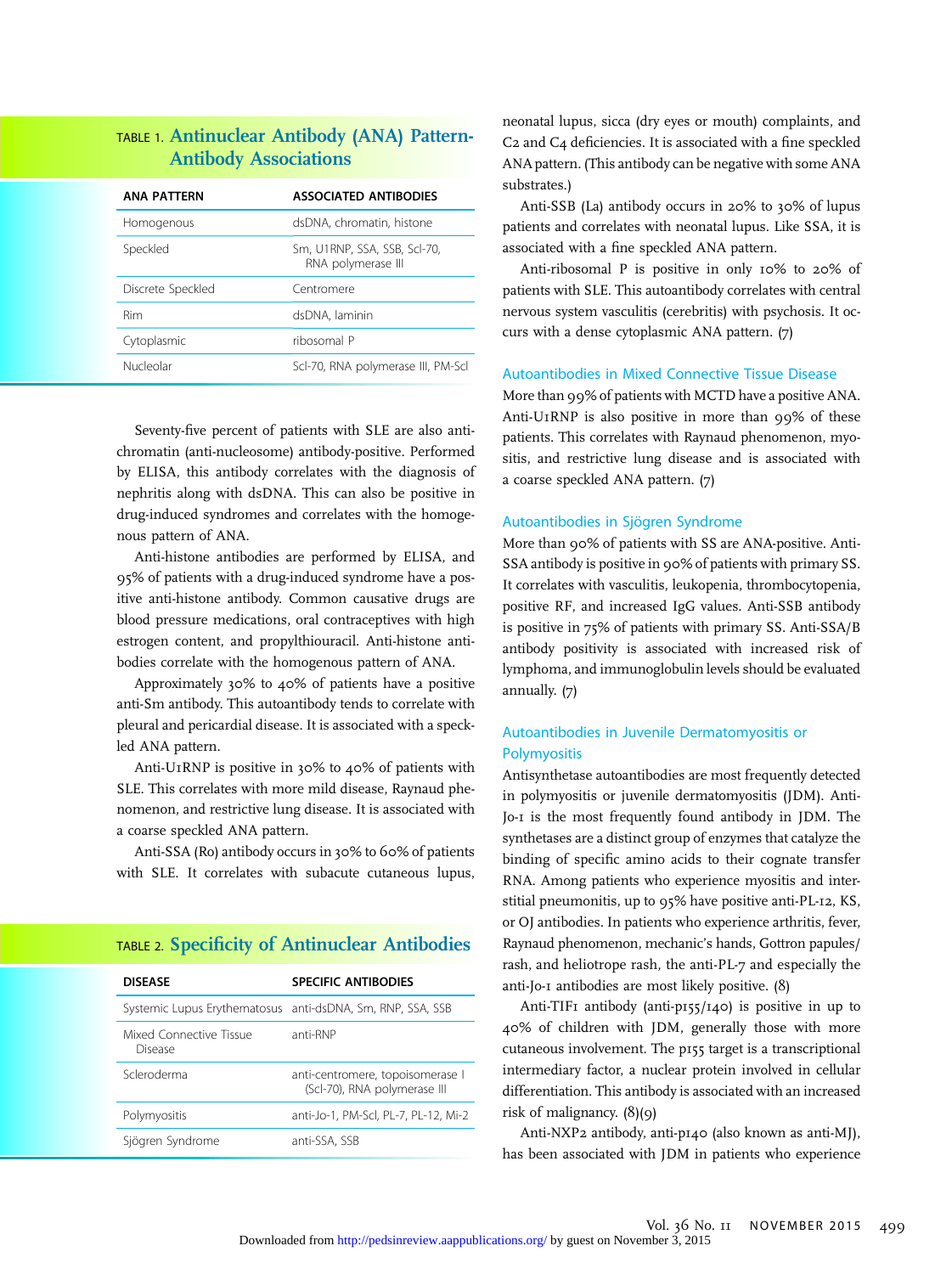calcinosis. The autoantigen is the nuclear matrix protein (NXP-2). It is positive in up to 40% of children with JDM.

Anti-CADM-140 antibody is seen in patients with skin lesions and mild muscle involvement. Interstitial pneumonia can be seen. This antibody primarily occurs in the Japanese population.

#### **Complement**

There are three complement pathways. The classical pathway can be induced by immune complexes, apoptotic cells, and CRP bound to ligand. The mannose-binding lectin pathway is induced by microbes with terminal mannose groups. The alternative pathway may be induced by many types of bacteria, fungi, viruses, and malignant cells. C3 is the link between the pathways and leads to activation of the membrane attack complex.

CH50 (total complement) measurement is a screen to rule out complement deficiencies. It measures the ability of a serum specimen to lyse 50% of a standard suspension of sheep red blood cells coated with rabbit anti-sheep red blood cell antibody. Baseline levels of  $C_3$  and  $C_4$  should be obtained at diagnosis. However, C4 is a more sensitive method to monitor episodes of complement activation of the classical pathway (ie, disease activity). Low concentrations of C3 are associated with more severe renal disease. (10)

#### Complement Deficiency and Systemic Lupus Erythematosus

Complement deficiencies lead to persistent immune complex formation, circulation, and deposition. A complete C4 deficiency is rare. A complete C4A deficiency occurs in 10% to 15% of those who have SLE, and complete C4B deficiency occurs in fewer than 5%. Heterozygosity for C4A occurs in 50%.

In a cohort of children who had SLE, levels of anti-C1q antibodies were higher in patients with active renal disease and showed significant correlation with proteinuria and urinary casts. A combination of antibodies to histone, chromatin, C1q, and dsDNA indicated more severe disease. (11)

#### Antiphospholipid Syndrome

The antiphospholipid antibodies consist of anticardiolipin antibodies, lupus anticoagulant, and anti- $\beta$ -2 glycoprotein antibodies. The IgG antibody form is associated with more clotting abnormalities, migraine headaches, and miscarriages in the family. These antibodies may be present or disease-causing in several AIDs but are seen primarily in SLE. (12)

#### Antineutrophil Cytoplasmic Antibodies

Cytoplasmic ANCA correlates with antibodies to proteinase 3 (PR3), which are seen in 90% of patients with granulomatosis with polyangiitis, formerly known as Wegener granulomatosis. It is also seen in microscopic polyangiitis.

Perinuclear ANCA correlates with antibodies to myeloperoxidase, which are seen in patients with eosinophilic granulomatosis with polyangiitis (formerly known as Churg-Strauss), microscopic polyangiitis, inflammatory bowel disease, and drug-induced syndromes (minocycline, propylthiouracil). (13)

## Human Leukocyte Antigens in Seronegative Spondyloarthropathy

Human leukocyte antigens are genetic markers found on chromosome 6 that are involved in regulation of the immune system in humans. Some disease-specific genetic markers may be useful in diagnosis of the diseases seen in Table 3. (14)

#### ORGAN EVALUATION

Certain organ testing methods may be key to proper identification of AID. Occasionally a reliable diagnosis hinges upon tissue biopsy, especially in cases of an unclear clinical picture or diseases with overlapping symptoms. These studies include: 1) skin biopsy with H&E stain as well as immunofluorescence, 2) 24-hour urine for creatinine clearance and total protein, 3) renal biopsy with H&E and immunofluorescence staining, 4) pulmonary function tests with diffusion capacity of the lung for carbon monoxide, 5) 6-minute walk time, 6) high-resolution chest computed tomography scan, 7) barium swallow with upper gastrointestinal tract evaluation, 8) esophageal manometry, and

# TABLE 3. Human Leukocyte Antigens (HLAs) Associated With Autoimmune **Disease**

| <b>DISEASE</b>                          | <b>ASSOCIATION</b>  |
|-----------------------------------------|---------------------|
| Ankylosing spondylitis                  | $> 90\%$ (HLA-B27+) |
| Reactive arthritis                      | $50\% + (HLA-B27+)$ |
| Inflammatory bowel<br>disease           | $50\% + (HLA-B27+)$ |
| Psoriatic arthritis with<br>spondylitis | $50\% + (HLA-B27+)$ |
| Behcet                                  | $60\%$ (HLA-B51+)   |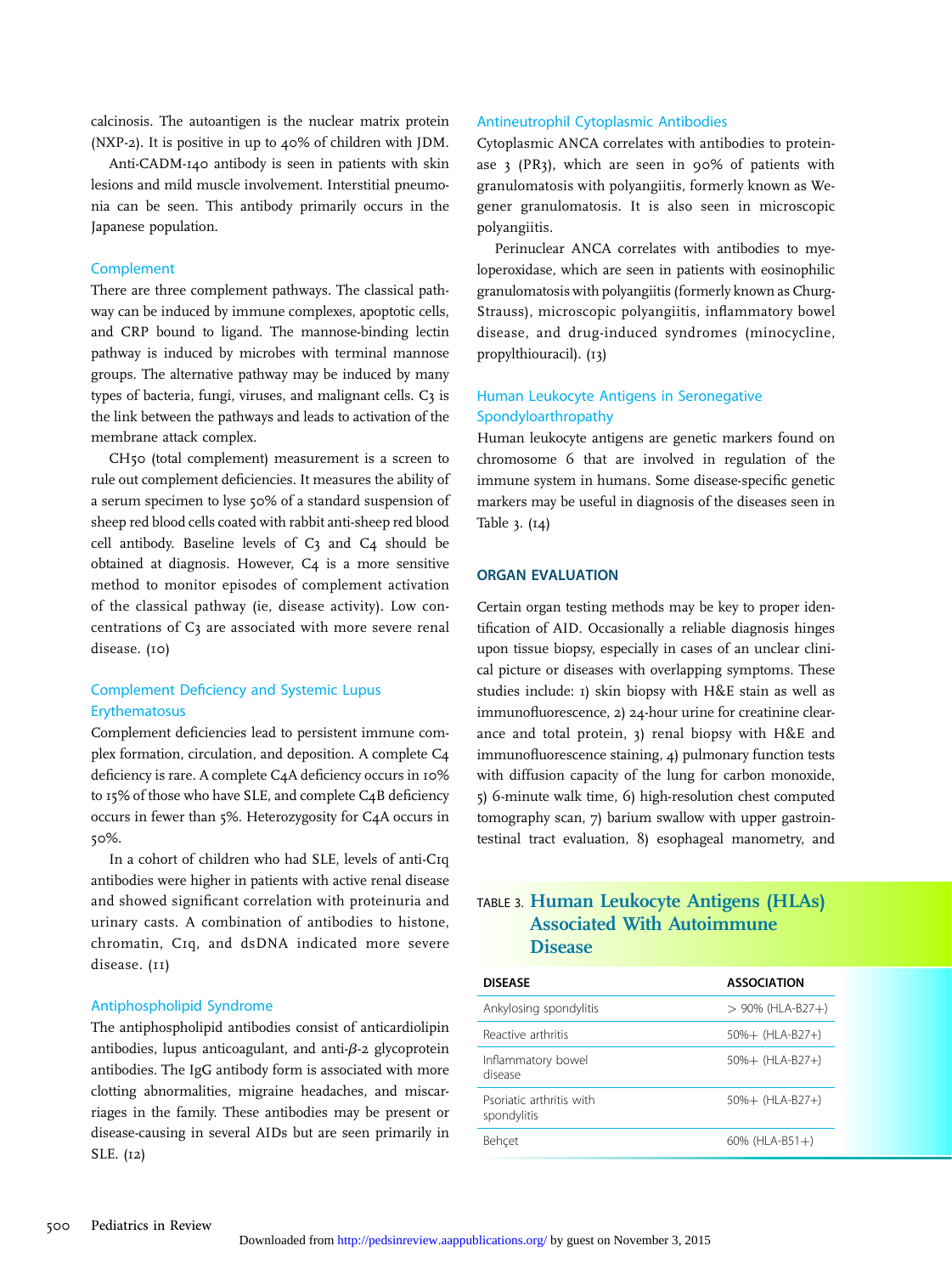9) echocardiography with two-dimensional and M-mode to include measurement of right ventricular pressure.

#### **CONCLUSION**

The clinician who suspects AID in a patient should begin with a general evaluation (complete blood cell count, urinalysis, comprehensive metabolic panel, ESR, CRP). This is a good screen for organ involvement and inflammation. If indicated by muscle symptoms, the muscle enzymes (LDH, CPK, aldolase) should also be assessed. Completing the ANA and RF assessment may be helpful before referral to pediatric rheumatology. Depending on the symptoms, EBV and parvovirus titers can be very useful in explaining possible viral causes, especially in the setting of a positive ANA test result.

We hope that outlining the process of evaluation in pediatric rheumatology has demonstrated to general practitioners why such evaluations are necessary. Many of the diseases have overlapping signs and symptoms, prompting the need for laboratory testing in conjunction with history and physical examination to reach the correct diagnosis and determine appropriate treatment.

## Summary

- Pediatric autoimmune diseases are chronic lifelong disorders associated with potential disability and increased morbidity and mortality if not properly recognized and treated. On the basis of largely expert opinion in addition to observational studies, children with suspected autoimmune disease should undergo general laboratory and autoantibody screening. (1)(2)(4)(6)(7)(11)
- There can be many causes of positive antinuclear antibody test results, including, but not limited to, autoimmune disease. On the basis of expert opinion and observational studies, a thorough history and physical examination as well as laboratory evaluation is recommended (often in consultation with a pediatric rheumatologist) to elucidate the cause for a positive test result. (4)  $(6)(11)$

CME quiz and references for this article are at [http://pedsinreview.](http://pedsinreview.aappublications.org/content/36/11/489.full) [aappublications.org/content/36/11/489.full](http://pedsinreview.aappublications.org/content/36/11/489.full).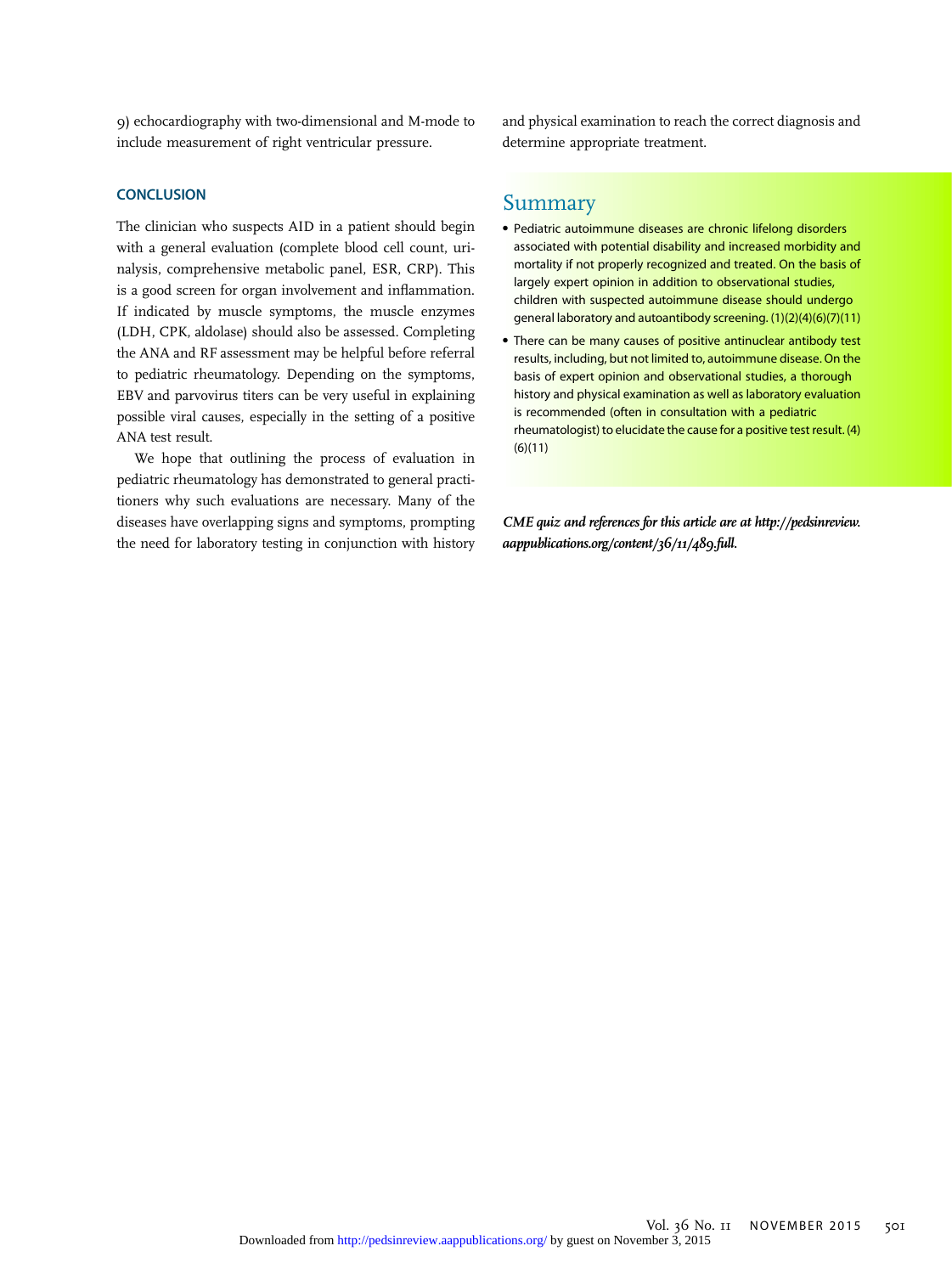# PIR Quiz

There are two ways to access the journal CME quizzes:

1. Individual CME quizzes are available via a handy blue CME link in the Table of Contents of any issue. 2. To access all CME articles, click "Journal CME" from Gateway's orange main menu. Use the publications filter at right to refine results to a specific journal.

- 1. When might a renal biopsy be helpful in the evaluation of a patient with an autoimmune disease to determine the underlying pathology and provide guidance for further medical therapy?
	- A. If the erythrocyte sedimentation rate is elevated and proteinuria is present.
	- B. In the evaluation of systemic lupus erythematosus and antineutrophil cytoplasmic antibody-associated vasculitides.
	- C. When the albumin/globulin ratio is elevated in a patient with connective tissue disease.
	- D. When a metabolic acidosis is found on a comprehensive metabolic panel.
	- E. When there is thrombocytosis associated with juvenile idiopathic arthritis.
- 2. What is the most appropriate initial definitive evaluation of a patient suspected of having an autoimmune disease based on screening tests?
	- A. Aldolase, erythrocyte sedimentation rate, and von Willebrand factor antigen.
	- B. Antiphospholipid antibodies, C3, and C4.
	- C. Anti-Sm antibodies, anti-dsDNA antibodies, and CH50.
	- D. Chromosome analysis and antineutrophil cytoplasmic antibodies.
	- E. Rheumatoid factor, anti-cyclic citrullinated peptide antibodies, and antinuclear antibodies.
- 3. In which patient population is rheumatoid factor most often positive?
	- A. Juvenile idiopathic arthritis.
	- B. Mixed connective tissue disease.
	- C. Pediatric systemic sclerosis.
	- D. Sjögren syndrome.
	- E. Systemic lupus erythematosus.
- 4. What is the most widely used technique for detection of antinuclear antibodies (ANA)?
	- A. ANA profile.
	- B. ANA screen.
	- C. Anti SS-A enzyme-linked immunosorbent assay.
	- D. Direct immunofluorescence with human liver cell substrate.
	- E. Indirect immunofluorescence with human epithelial cell substrate.
- 5. Measuring C4 in autoimmune diseases is a sensitive method for which of the following?
	- A. To monitor for activation of the classical complement pathway.
	- B. To monitor for immune complex formation.
	- C. To monitor for progression of myositis.
	- D. To monitor for progression of systemic lupus erythematosus.
	- E. To monitor for renal disease progression.

REQUIREMENTS: Learners can take Pediatrics in Review quizzes and claim credit online only at: <http://pedsinreview.org>.

To successfully complete 2015 Pediatrics in Review articles for AMA PRA Category 1 Credit $^{TM}$ , learners must demonstrate a minimum performance level of 60% or higher on this assessment, which measures achievement of the educational purpose and/or objectives of this activity. If you score less than 60% on the assessment, you will be given additional opportunities to answer questions until an overall 60% or greater score is achieved.

This journal-based CME activity is available through Dec. 31, 2017, however, credit will be recorded in the year in which the learner completes the quiz.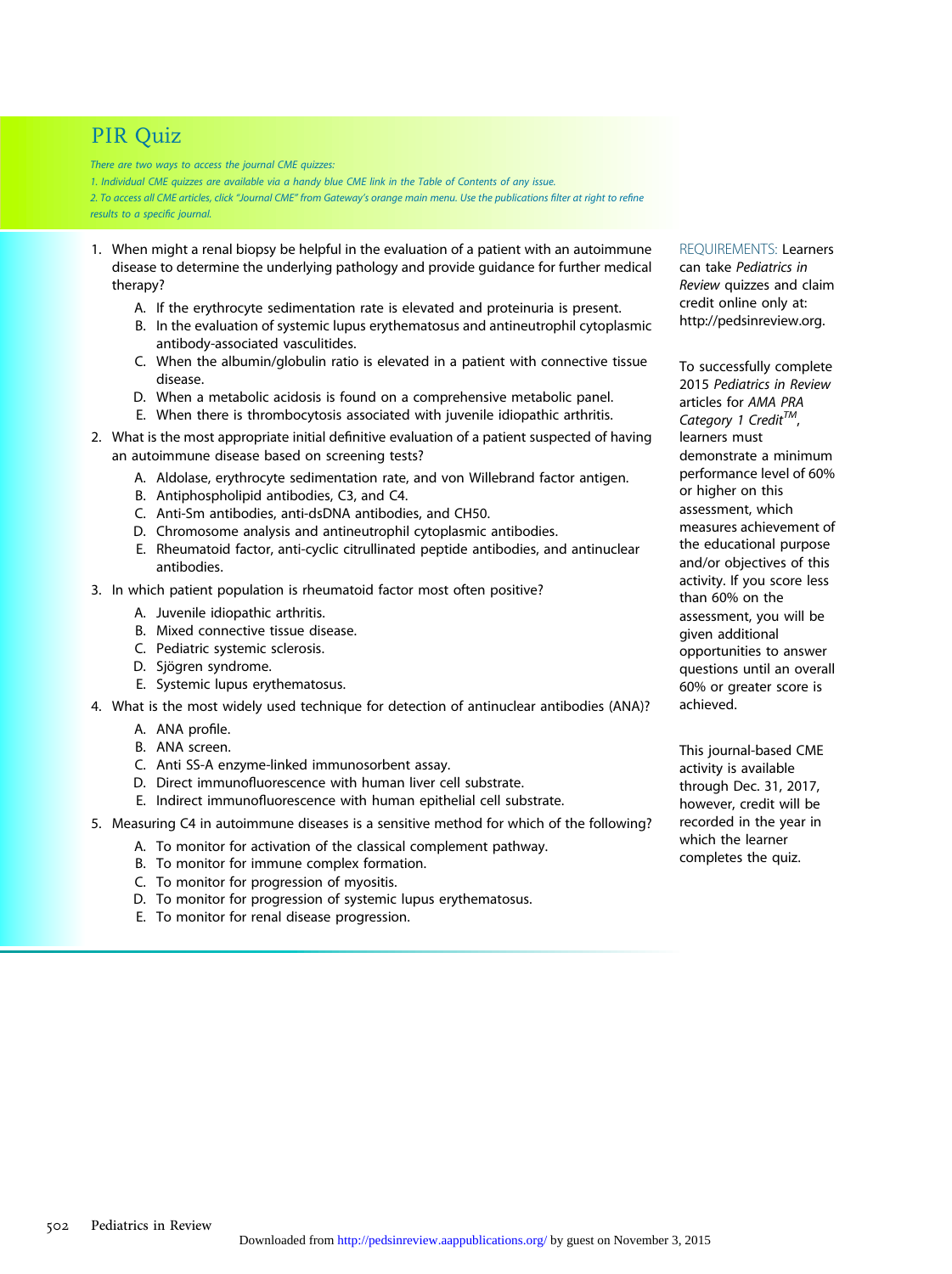# **Laboratory Evaluation in Pediatric Autoimmune Diseases**

DOI: 10.1542/pir.36-11-496 *Pediatrics in Review* 2015;36;496 Austin M. Dalrymple and Terry L. Moore

| Updated Information $\&$<br><b>Services</b> | including high resolution figures, can be found at:<br>http://pedsinreview.aappublications.org/content/36/11/496                                                                                    |
|---------------------------------------------|-----------------------------------------------------------------------------------------------------------------------------------------------------------------------------------------------------|
| <b>References</b>                           | This article cites 9 articles, 1 of which you can access for free at:<br>http://pedsinreview.aappublications.org/content/36/11/496#BIBL                                                             |
| Permissions & Licensing                     | Information about reproducing this article in parts (figures, tables) or<br>in its entirety can be found online at:<br>http://beta.pedsinreview.aappublications.org/site/misc/Permissions.x<br>html |
| <b>Reprints</b>                             | Information about ordering reprints can be found online:<br>http://beta.pedsinreview.aappublications.org/site/misc/reprints.xhtml                                                                   |